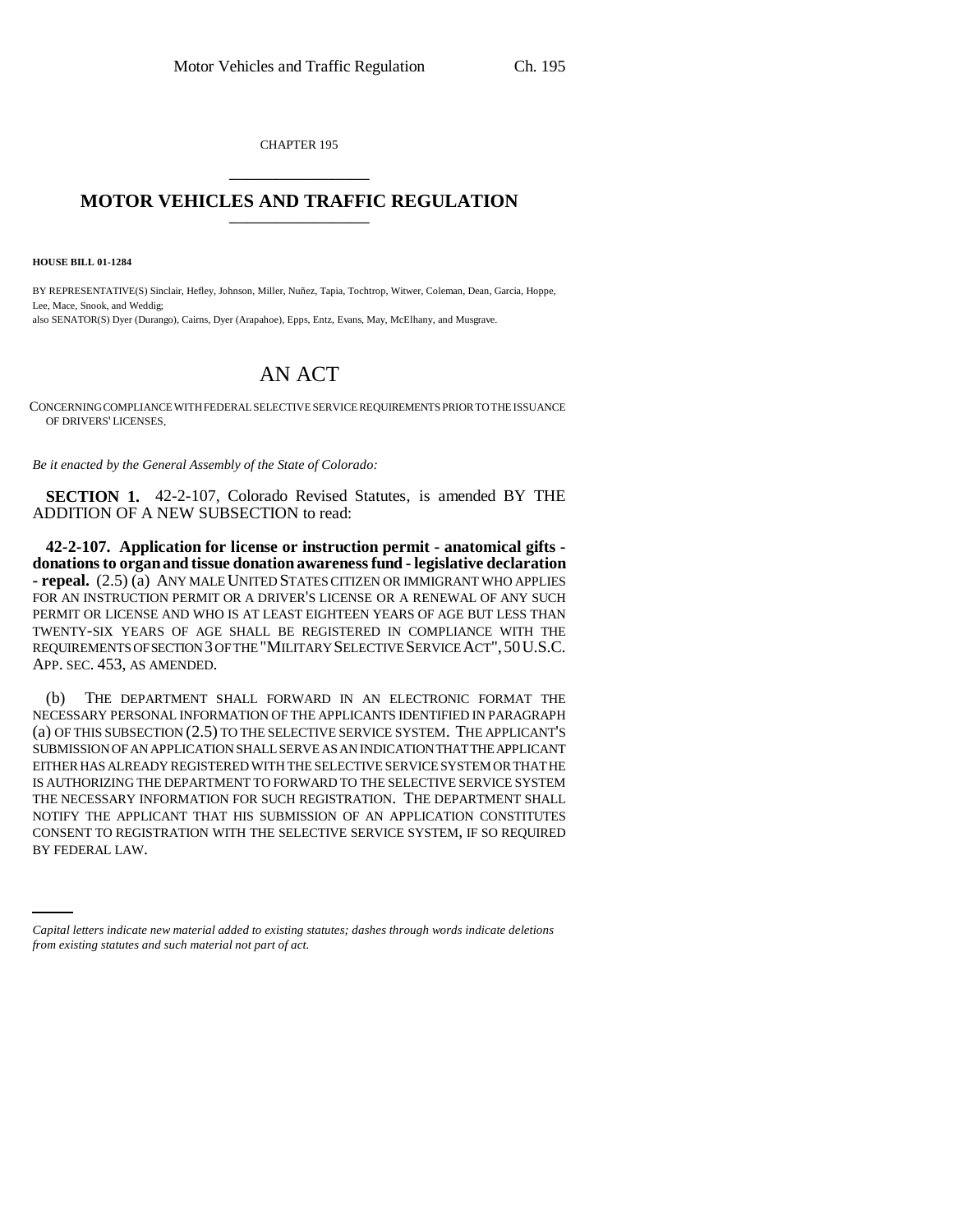**SECTION 2.** 42-2-302, Colorado Revised Statutes, is amended BY THE ADDITION OF A NEW SUBSECTION to read:

**42-2-302. Department may issue - limitations.** (4) (a) ANY MALE UNITED STATES CITIZEN OR IMMIGRANT WHO APPLIES FOR AN IDENTIFICATION CARD OR A RENEWAL OR DUPLICATE OF ANY SUCH CARD AND WHO IS AT LEAST EIGHTEEN YEARS OF AGE BUT LESS THAN TWENTY-SIX YEARS OF AGE SHALL BE REGISTERED IN COMPLIANCE WITH THE REQUIREMENTS OF SECTION 3 OF THE "MILITARY SELECTIVE SERVICE ACT", 50 U.S.C. APP. SEC. 453, AS AMENDED.

(b) THE DEPARTMENT SHALL FORWARD IN AN ELECTRONIC FORMAT THE NECESSARY PERSONAL INFORMATION OF THE APPLICANTS IDENTIFIED IN PARAGRAPH (a) OF THIS SUBSECTION (4) TO THE SELECTIVE SERVICE SYSTEM. THE APPLICANT'S SUBMISSION OF AN APPLICATION SHALL SERVE AS AN INDICATION THAT THE APPLICANT EITHER HAS ALREADY REGISTERED WITH THE SELECTIVE SERVICE SYSTEM OR THAT HE IS AUTHORIZING THE DEPARTMENT TO FORWARD TO THE SELECTIVE SERVICE SYSTEM THE NECESSARY INFORMATION FOR SUCH REGISTRATION. THE DEPARTMENT SHALL NOTIFY THE APPLICANT THAT HIS SUBMISSION OF AN APPLICATION CONSTITUTES CONSENT TO REGISTRATION WITH THE SELECTIVE SERVICE SYSTEM, IF SO REQUIRED BY FEDERAL LAW.

**SECTION 3.** 42-2-403, Colorado Revised Statutes, is amended BY THE ADDITION OF A NEW SUBSECTION to read:

**42-2-403. Department authority - rules - federal requirements.** (4) (a) ANY MALE UNITED STATES CITIZEN OR IMMIGRANT WHO APPLIES FOR A COMMERCIAL DRIVER'S LICENSE, OR A RENEWAL OF ANY SUCH LICENSE, AND WHO IS AT LEAST EIGHTEEN YEARS OF AGE BUT LESS THAN TWENTY-SIX YEARS OF AGE SHALL BE REGISTERED IN COMPLIANCE WITH THE REQUIREMENTS OF SECTION 3 OF THE "MILITARY SELECTIVE SERVICE ACT", 50 U.S.C. APP. SEC. 453, AS AMENDED.

(b) THE DEPARTMENT SHALL FORWARD IN AN ELECTRONIC FORMAT THE NECESSARY PERSONAL INFORMATION OF THE APPLICANTS IDENTIFIED IN PARAGRAPH (a) OF THIS SUBSECTION (4) TO THE SELECTIVE SERVICE SYSTEM. THE APPLICANT'S SUBMISSION OF AN APPLICATION SHALL SERVE AS AN INDICATION THAT THE APPLICANT EITHER HAS ALREADY REGISTERED WITH THE SELECTIVE SERVICE SYSTEM OR THAT HE IS AUTHORIZING THE DEPARTMENT TO FORWARD TO THE SELECTIVE SERVICE SYSTEM THE NECESSARY INFORMATION FOR SUCH REGISTRATION. THE DEPARTMENT SHALL NOTIFY THE APPLICANT THAT HIS SIGNATURE SERVES AS CONSENT TO REGISTRATION WITH THE SELECTIVE SERVICE SYSTEM, IF SO REQUIRED BY FEDERAL LAW.